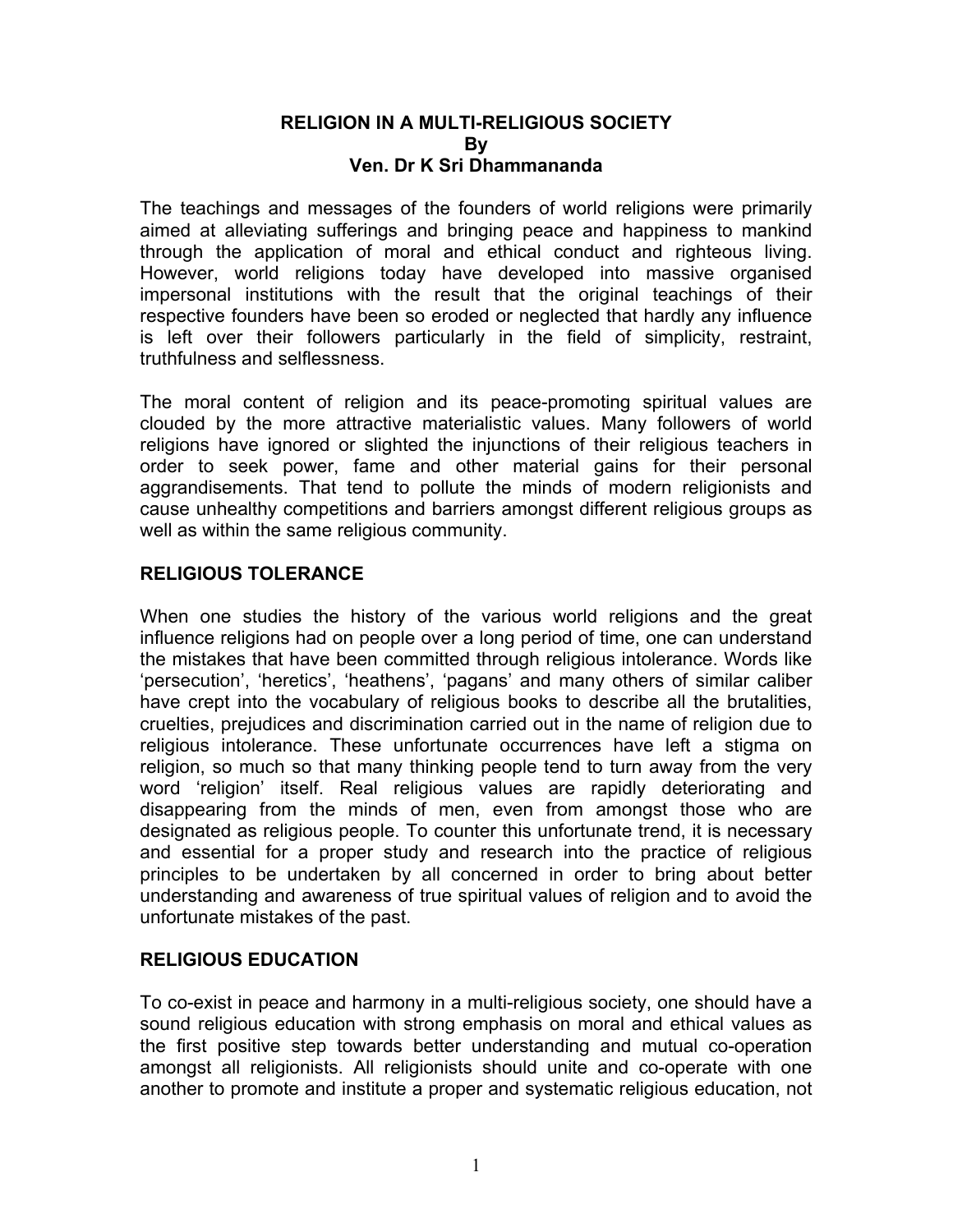only of a particular religion, but on the essentials of all religious teachings that would enlighten as well as give an insight into the nature of higher spiritual values of life, particularly its moral and ethical values. Such a step would be of definite assistance in reducing if not wiping off hard-core religious fanaticisms and traditional prejudices, which have been the bane of inter-religious strife. Other measures to help create a better inter-religious understanding and mutual regard for one another would be the setting up of inter-religious organisations catering for the holding of regular lectures, talks, discussions, seminars and forums on religions and allied subjects. In so doing, the motivation should always be on the search for common grounds leading to peace and harmony rather than the adoption of an attitude of supremacy or domination of one faith over another.

# **WELFARE ACTIVITIES**

The holding of fellowship meetings, the institution of community service programmes and other social and welfare activities where all religionists work hand-in-hand for a common humanitarian cause, to uplift the lot of the more unfortunate ones in society would serve as a mean for a common bond of friendship.leading to inter-religious peace and harmony.

# **YOUTH ORGANIZATIONS**

Another important area where religionists should seriously address themselves is in the field of youth organisations and related activities. The youths of today are the adults of tomorrow. They should not be allowed to stray into pitfalls of the present age. All the youthful energies and resources should be properly harnessed and directed towards constructive purposes. They should be apprised of all the fundamental teachings of religion in promoting a peaceful and harmonious society and not fed with venom decrying one faith against another. If properly guided through religious principles such as patience, tolerance and understanding, the youth of today would be the greatest religionists in the days to come.

# **TOLERANCE AND RESPECT**

Tolerance and respect are two vital words that should be borne in mind in a multi-religious society. One should not only preach tolerance but try, on every possible occasion, to put into practice the benign spirit of tolerance as this spirit would go a long way in creating an atmosphere leading to peace and harmony. We may not understand or appreciate the intrinsic values of certain religious rituals or practices carried out by certain co-religionists. Similarly, others may not be in a position to understand or appreciate our own rituals or practices. If we do not want others to ridicule our actions, we should not ridicule others. We should try to fathom or understand the practices which are foreign to us as it will help to create a better understanding, thus enhancing the spirit of tolerance amongst the followers of the multi-religious denominations.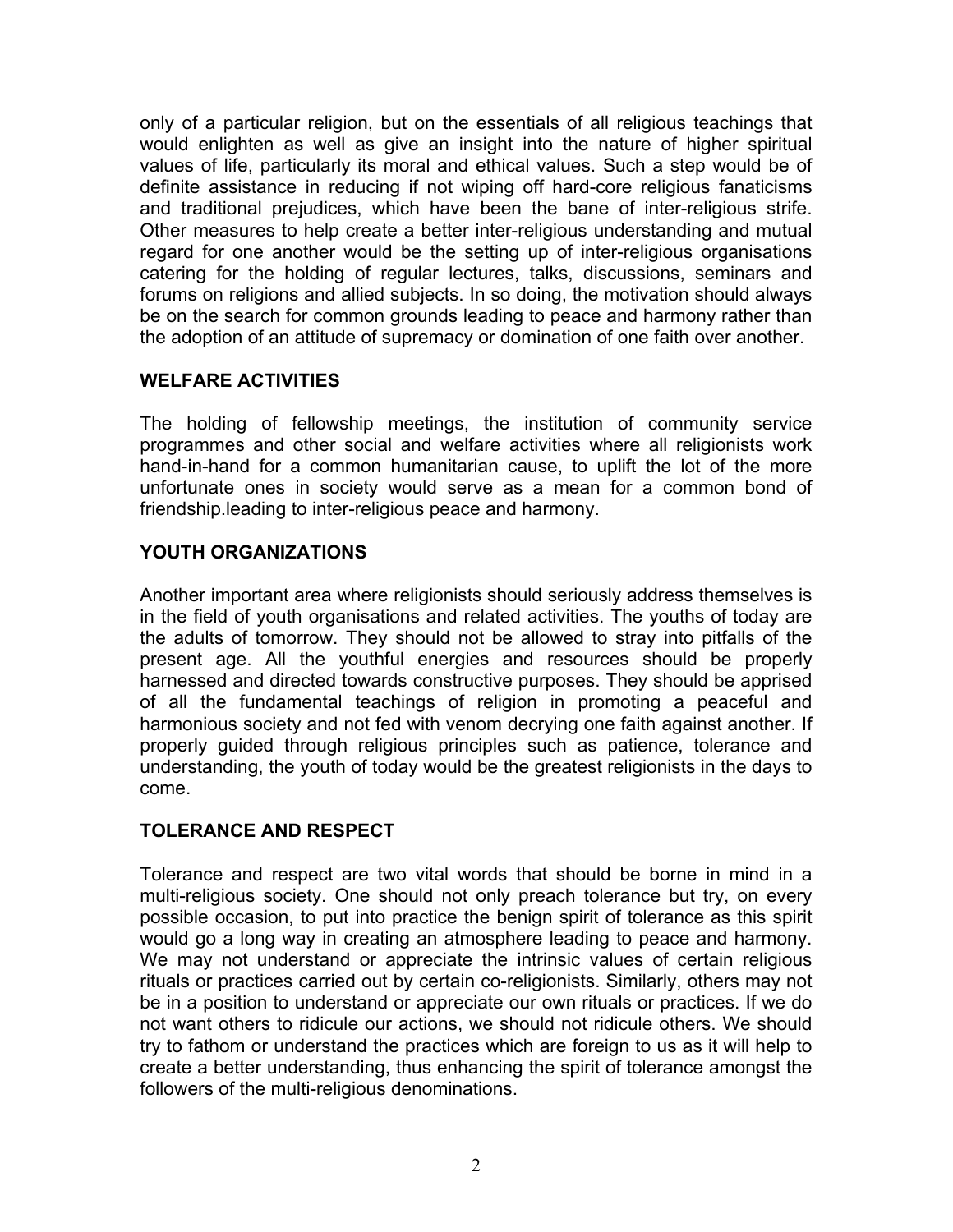It has been said that respect begets respect. If we expect other co-religionists to give us that measure of respect in regard to our religious observances, we in turn, should not hesitate to show respect to others when they observe their own religious practices. Such an attitude will definitely contribute to a smooth and cordial relationship in a multi-religious society.

Without the practical application of the spirit of tolerance and mutual respect for one another, the ugly venom of discrimination, ridicule and hate would pour forth in jets to destroy the peace and tranquility of our society and our country. it is a fact that in certain countries where the spirit of religious tolerance and mutual respect was non-existent, murder, arson and destruction of valuable property had taken place. Such senseless action, causing irreparable loss of valuable lives and property, should serve as an eye-opener to all those who cherish peace and harmony. All co-religionists should join hands in friendship and amity and in a spirit of good-will towards one another to attain the cherished hope of all peaceloving people in building a harmonious and tranquil society.

# **SPIRITUAL ASPECTS OF LIFE**

Life in this world is a short span in the space of time. We crave for material gain but we should not neglect the spiritual aspects of life as taught to us by our religious forbears. We should enrich our lives by putting into practice the pristine and noble teachings of our religious teachers to lead a respectable and useful life shunning evil at all times. The common denomination propounded by religious teachers of all world religions is for all humanity to lead a humane existence and to uphold the spiritual aspects of their respective teachings, thus contributing to peace and harmony.

#### **PROPAGANDA OF RELIGION**

In order to propagate a particular religion it is necessary that the best or the most important aspects of the religion be propounded to gain attention. To put the best foot forward is a fair enough proposition as all religionists, in trying to sell their religious wares, would invariably do so. However, in a multi-religious society where there is keen competition to solicit devotees and or converts, there should be a mutual understanding amongst the religious leaders to refrain from belittling, criticising or speaking ill on the beliefs and practices of another religionist. It is reasonable that all that is beautiful, attractive and beneficial in a particular religion be brought forth by its protagonist, but one should refrain from stepping on the shoulders of another religionist in order to tell the world that one's particular religion is the best and only genuine religion whereas other religious beliefs and practices are fakes. To adopt such an attitude would tend to create illfeelings and animosity among religionists.

It is a fact that all religions exist for the good of mankind. All the great teachers of world religions preached peace and harmony for humanity. The respected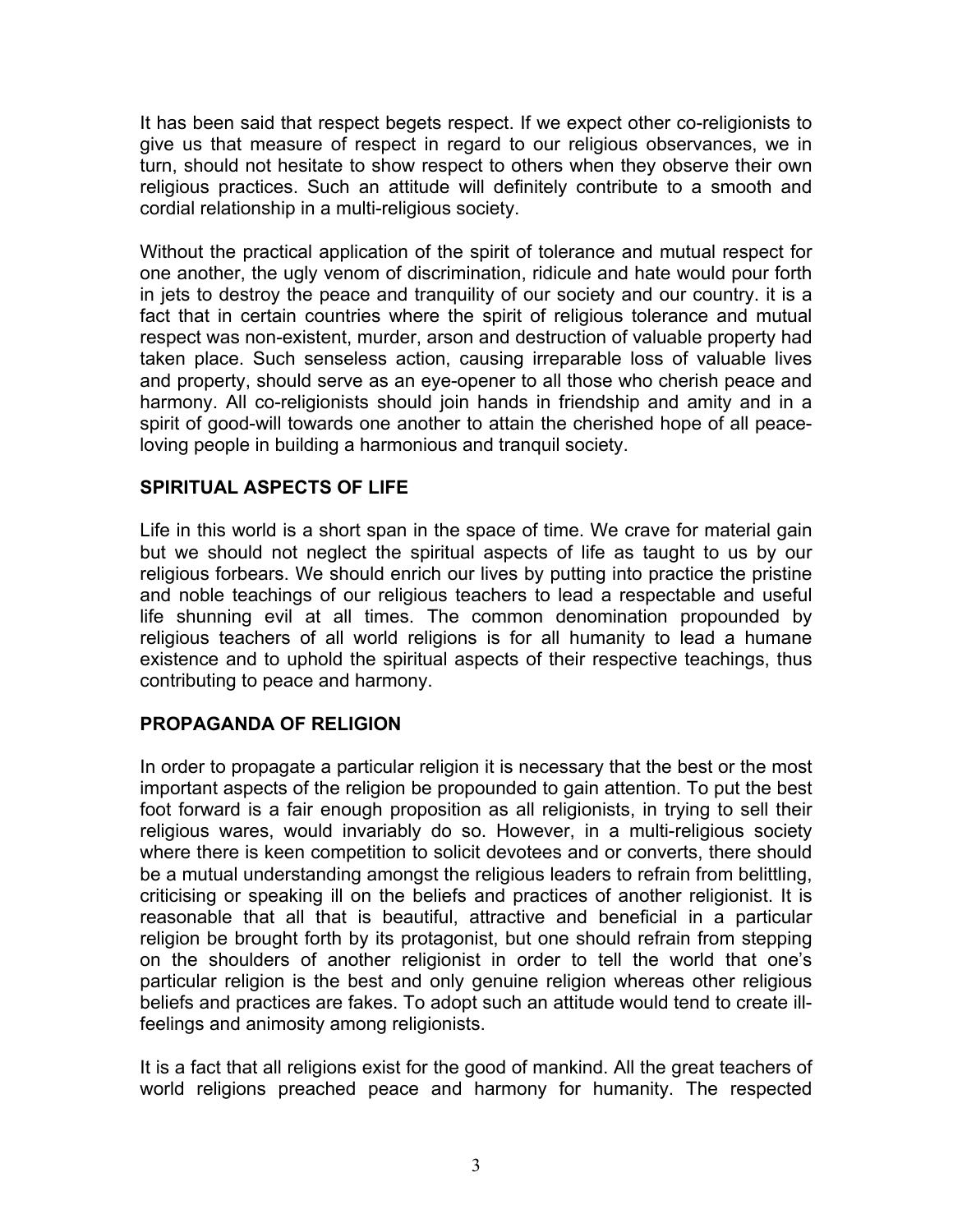religious leaders of the world in their wisdom brought forth all that is good, humane and ethical for the deliverance and emancipation of mankind. The noble religious teachers did not castigate or humiliate one another to create chaos, misunderstanding and friction amongst the masses. They had the well-being of all mankind at heart. Their sole aim was to create a better world for everyone to live in amity and harmony.

The fact that the various world religious leaders appeared in this world at different periods of time and at diverse places, tend to create the apparent diversity and multiplicity of religious beliefs and practices prevailing in different environments and in different parts of the world. Each religious leader had his own concept and his own ways and means of imparting religious teachings to his multitude of followers, hence the diversified religious beliefs and practices.

# **VICTIM OF CIRCUMSTANCES**

If a child happened to be born in a Christian family, there is no other choice except that the child would be brought up in accordance with the religious beliefs and traditions of the parents in a Christian family. Similarly a child born in a Muslim family, would be brought up in accordance with the beliefs and practices of the Islamic faith, and that of a Buddhist family would invariably follow Buddhist way of life. A child born in a Hindu family would be brought up as a Hindu. We are all bound by circumstances, environment, religion, race and culture, over which we had no control. As a child in a particular religious family, we would be brought up in accordance with dictates and religious background of the parents. The religious beliefs of our parents invariably became our own beliefs and a cultural background for our way of life.

Every religionist should try to understand the different environmental and cultural heritage of each and everyone of us and respect the person for what he is and what he believes in as a way of life rather than pushing down the throat of another person of a different faith, by ostentatiously declaring that "my religion is the true religion – you ought to embrace my religion – your religion is a false religion". One man's meat could be another man's poison. No compulsion, force or coercion must be exercised in a multi-religious society, if we desire to live in peace and harmony.

# **FREEDOM OF WORSHIP**

Although Islam is the official religion of Malaysia, freedom of religious beliefs are enshrined in our country's constitution. We are free to be free-thinkers or to follow any religious denomination. We are not compelled to toe any particular line of religious worship or beliefs. Our religious freedom would be maintained and sustained for all time and that it would not be destroyed by fanatical moves by any fanatical religious group or organisation. Fanaticism, in any form from any quarter is inimical to peace and harmony in any society.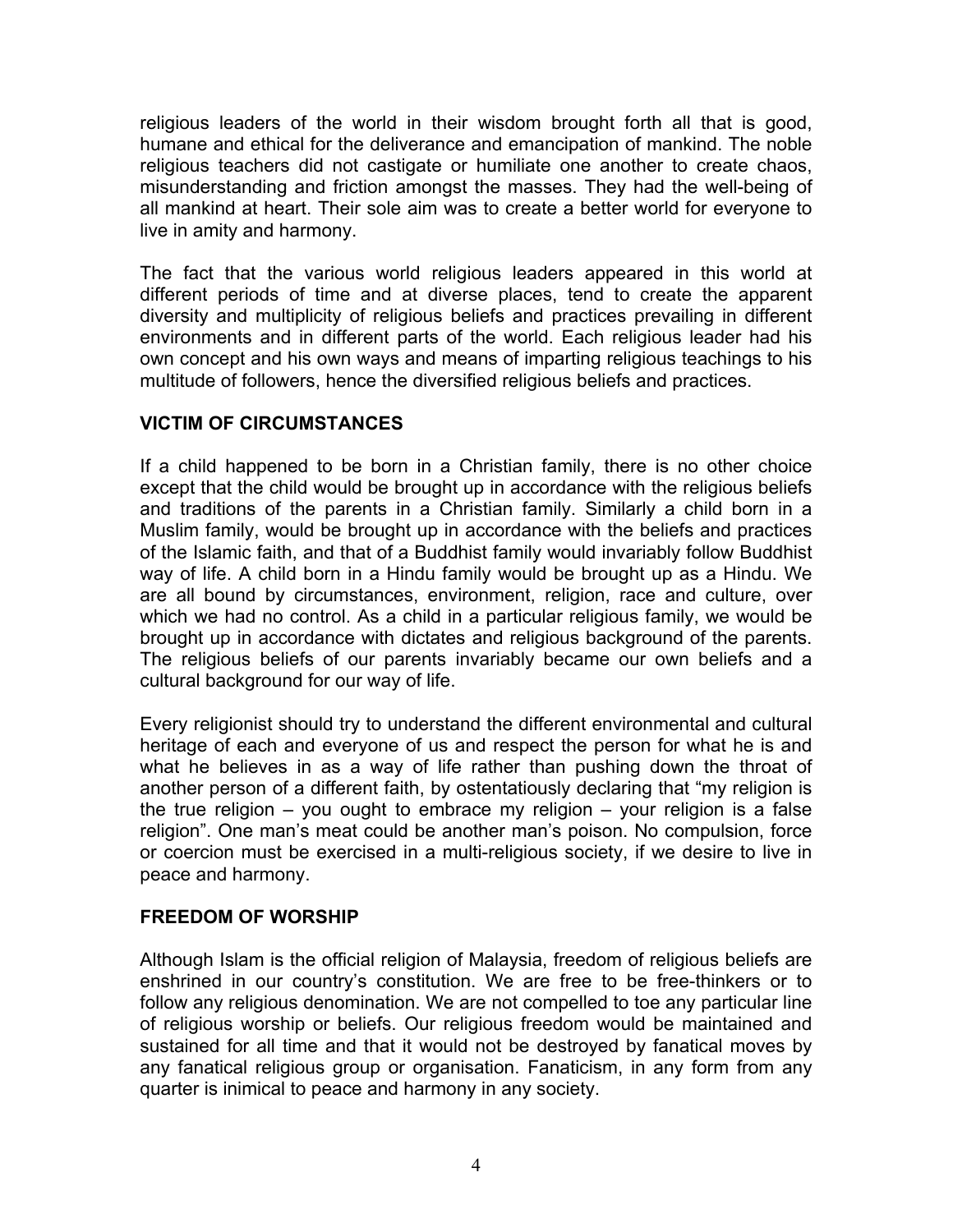#### **PATIENCE, TOLERANCE AND UNDERSTANDING**

All of us are perpetually seeking for peace and harmony. We want peace and harmony for our family. We want peace and harmony in society and in our country. We do not want inter-religious or inter-racial clashes. We should uphold all that is ethical. We should practice patience, tolerance and understanding. We should work as befrienders to one another, helping each other wherever and whenever the need arises. We should discard racial and religious discrimination. Irrespective of race or creed, we should regard one another as brothers and sisters in a happy family. This should be the resolve of all co-religionists in a multi-religious society.

# **BE CONSIDERATE**

Whilst appreciating the fact that in this country we are priviledged to carry out our respective religious rites and practices without any hindrance, we must realise that we are living in a multi-religious society and as such, try to be considerate at all times in whatever we do. We must not forget the feelings of our neighbours who happened to be followers of a different religions and who may not appreciate certain ritualistic performances which are foreign to them. We must be considerate. We must not be egoistic and think of ourselves and our needs only. We may feel that because of a certain special occasion or happening in our home, sad or otherwise, we must perform certain religious rites and rituals in accordance with our tradition and cultural background; even so we must be fair and considerate in that we do not overdo things causing hardship and annoyance to our neighbours.

Whatever religious practices performed by us must be done within reasonable limits and within the confines of our homes without causing undue disturbances to the peace and serenity of our neighbourhood. If we dogmatically insist that we have the right to perform our rites and rituals, however noisy, cumbersome or irritating to others, without caring for the feelings of our neighbours, we would definitely be courting trouble or difficulties particularly in a multi-religious neighbourhood. We must not only be considerate but we must also be realistic in whatever action we do, particularly in our religious performances wherein we tend to go to extremes and even become fanatical at time. Consideration for the well-being of others, even under difficult or trying circumstances, is the key to peaceful and harmonious living in a multi-religious society.

#### **ITINERANT SALESMEN**

Many a time householders had cause to complain that the peace and quiet of their homes had been violated by the unwelcome attention of itinerant salesmen hawking their unsaleable religious goods, useful or otherwise, on to the laps of unsuspecting householders. The high-powered sales-talk by the inexperienced but over-zealous itinerant salesmen, could be a real nuisance to the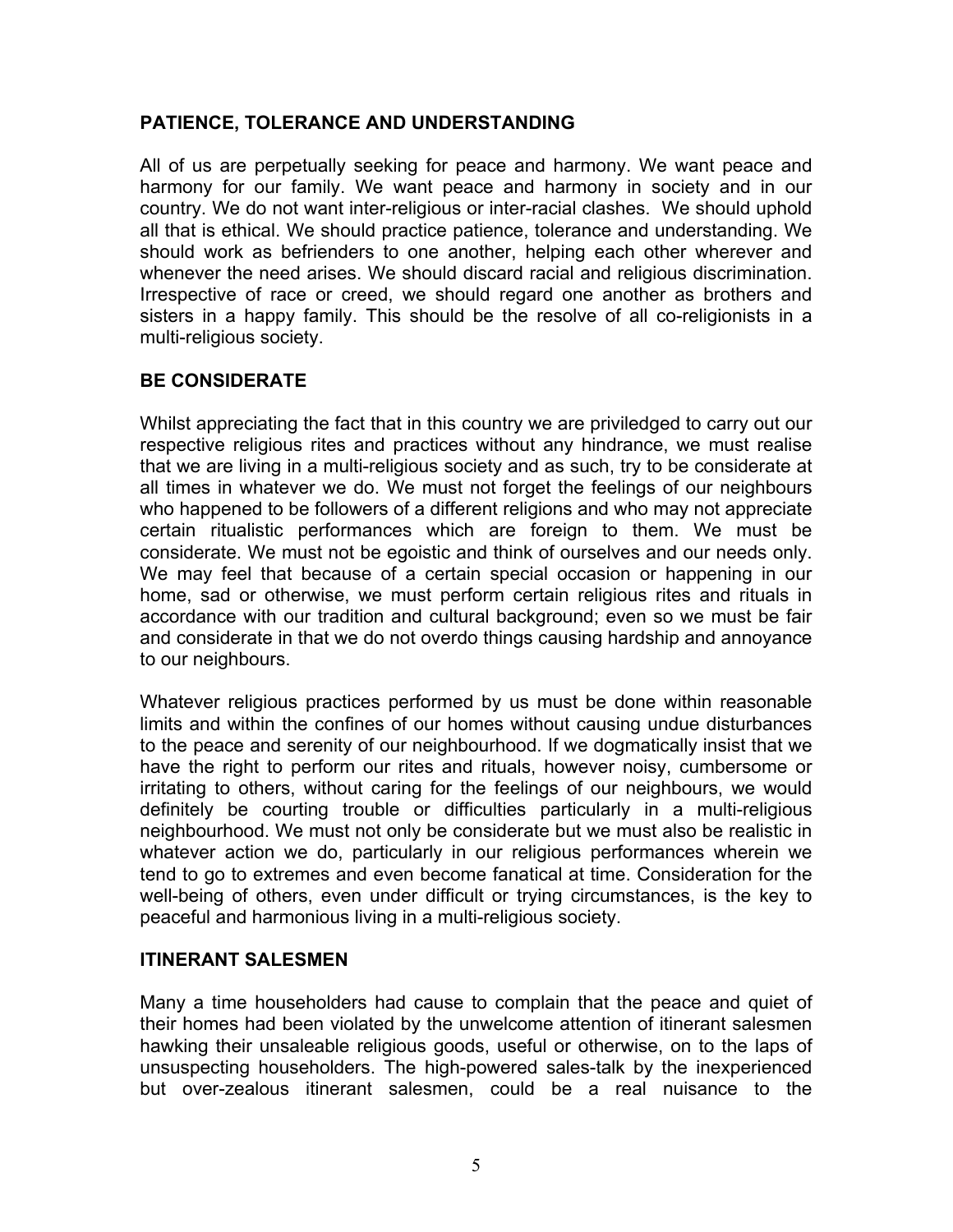householders. They would not listen to a polite "no" as an answer but would insist that the goods, usually in the form of religious books, are of the finest quality and that by purchasing them, the householders would be stepping on the ladder leading to a heavenly paradise. They never cared to find out the particular religious denomination embraced by the householder – they are not worried as to the intelligence or religious sensitivity of the householder.

It is unfortunate that certain religious denominations choose to send out such over-zealous religious salesmen to hawk their religious wares. Such an action tends to debase rather than enhance the particular religion. No one likes to be told that they should embrace a particular religion by patronising certain religious books failing which they would be heading for eternal damnation in hell. Everyone should be given the respect of a mature thinking person, capable of deciding for oneself the virtues of a particular religion and whether that religion is leading him to heaven or hell. It is the person's choice – a choice fully covered by our country's constitution on freedom of worship.

It is considered that in a multi-racial and multi-religious society like Malaysia, our religionists should not stand so low as to debase themselves by condemning or speaking ill of other religionists who have embraced religions formulated by illustrious religious leaders many centuries ago. It would be well for a particular religionist to sing praises of his particular religion in his particular religion rostrum. We should refrain from besmirching the efforts of other religionists and allow the individual to decide on the type of religion that the individual would like to embrace. There is a saying which states that 'good wine needs no bush'. If the wine is good, people will go for it. A person should feel free to choose what religion is good for him without the embarrassing efforts of an itinerant religious hawker trying to sell his religious 'wares' and insisting that the person should adopt a particular religion. To achieve the elusive peace and harmony in a multireligious society, everyone should feel free to sing praises for their respective religions but should, at all costs, refrain from slinging mud at one another. The mud will spill and the effects would be disastrous.

# **POLITICS AND RELIGION**

Another aspect to be considered in the search for peace and tranquility in a multireligious society, is that political and racial issues should not be introduced into a religious forum. It is appreciated that in present day politics and even those of yesteryears, politicians would like to influence all institutions including religious institutions to further their political ends. All means are fair game for politicians, but religion should fight shy of politics and politicians. Spiritual platforms cater for the spiritual needs of religious-minded people, including politicians who are religiously minded, but such platforms should not be opened for politicians who might wreck the religious peace and serenity of a place of worship through their political affiliations. Religion is all-embracing – hence there should be no racial barriers whatsoever.